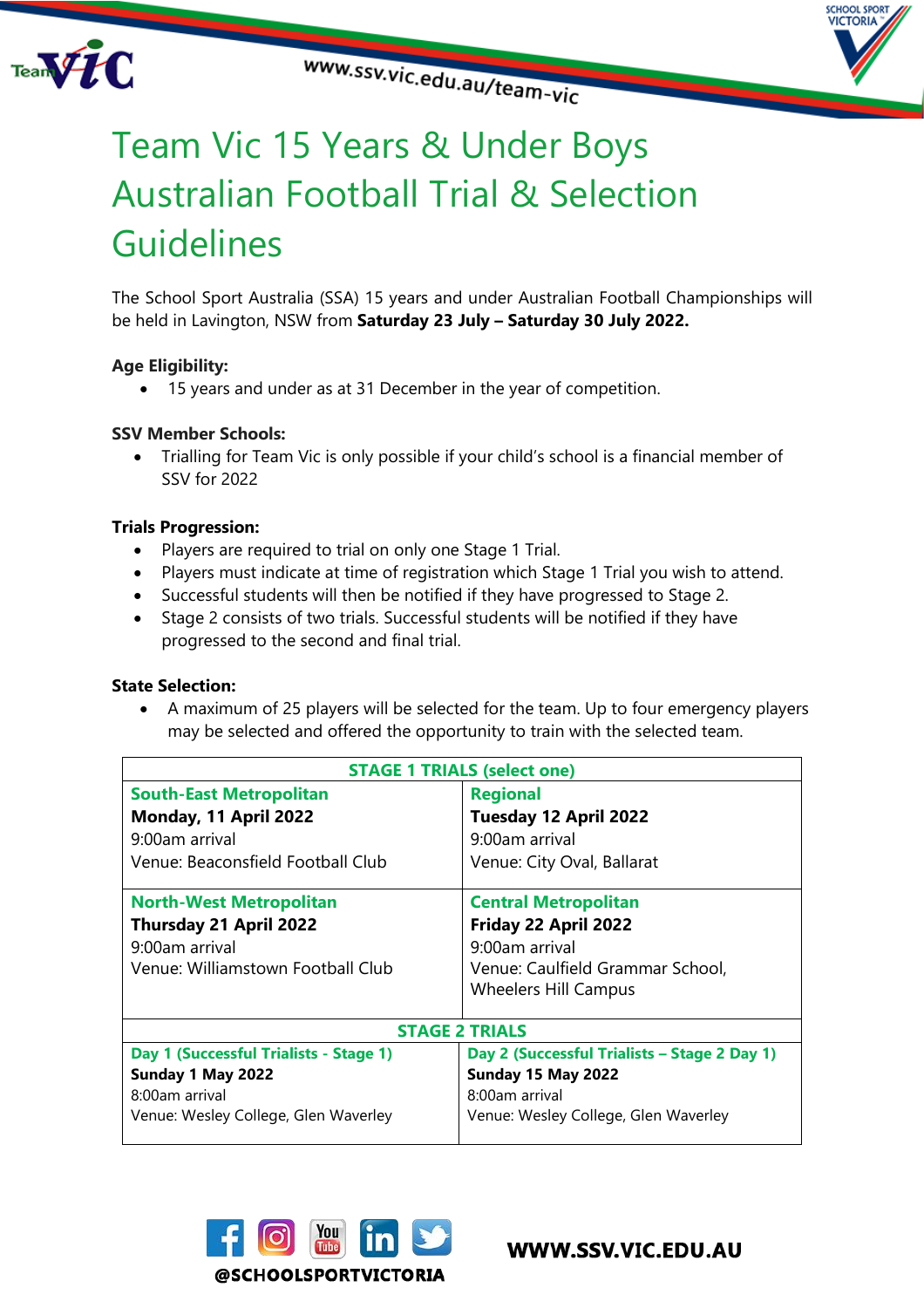

# **SELECTION GUIDELINES**

**SPORT** VICTORIA

School Sport Australia Championships consists of both educational and sporting components. Being a member of a SSV State Team provides an opportunity to be involved in all educational and sporting excursions and aim for national selection.

# **Team members are expected to abide by the following responsibilities:**

- Attending all training sessions is deemed compulsory by team management staff, including the **State Camp (Date, Time and Metro Venues TBC)** - Accelerated Learning, Practice Matches, Jumper Presentation and Team Photo
- Purchase of the compulsory uniform
- Attending initial briefing session, uniform presentation and team photograph sessions
- Completing team documentation and returning same to team management by due date
- Ensuring team membership invoice is paid by due date
- Attending all sessions of the School Sport Australia Championship, including the Opening and Closing Ceremonies and the excursion activity
- Recognising that all School Sport Australia Championships are school activities, and that duty of care and decision-making regarding each team member's participation in those activities or in preparation for those activities, is the responsibility of the team management / coaching staff
- Team Officials ensuring that the selection process is fair and transparent, and that students, parents and teachers are made aware of this process.

# **Guidelines for selectors**

- Comparable playing time for all players
- Opportunity to play in at least two preferred positions
- Consideration of team composition so players from the same school or team are not advantaged over individual representatives
- Where appropriate, concentrate on selecting players with generic skills rather than players for specific positions
- Length of each playing period is a minimum 4 x 15 minute quarters.
- Where possible, use independent selectors, i.e. not a relative or friend of trial participants. In cases where this situation does occur, the umpires or selector's position should be declared publicly.
- Team officials also reserve the right to not require a player to participate in any trial stage if they deem it to be unnecessary
- Team officials reserve the right to select a player who is injured or unavailable due to an approved reason during the trial process for reasons applicable to the Team Vic Invitational Policy. Team balance is critical to selection of the final squad.

# **Selectors are looking for:**

- Strong passing skills, strong ball control, safe hands / feet
- Agility, balance, poise
- Solid attacking / defensive / tackling skills



WWW.SSV.VIC.EDU.AU